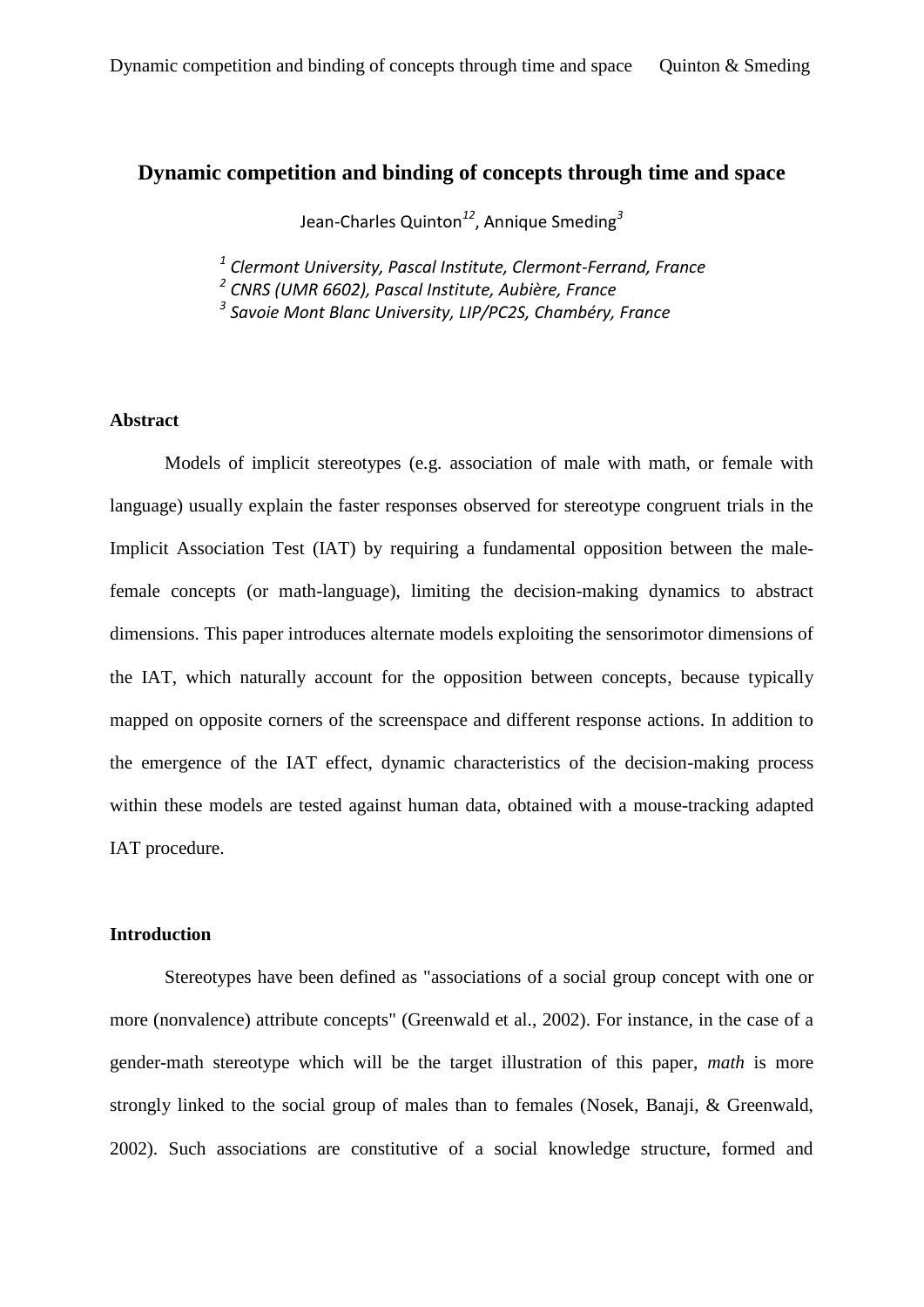reinforced on the long term, and can be measured at the implicit level. This is the case in the Implicit Association Test (IAT; Greenwald et al., 2002), where stimulus words such as *man* and *equation* (appearing in the middle of a computer screen) must respectively and quickly be categorized into target categories *male* and *math* (appearing at the top left or top-right corner of the screen, depending on experimental condition). The IAT effect corresponds to the slowing down of responses and increase in errors when moving from stereotype-congruent trials (*male* and *math* categories grouped on one corner of the screen and opposed to *female* and *language* categories, grouped on the other corner) to stereotype-incongruent trials (*male* and *language* grouped and opposed to *female* and *math* ). This opposition occurs both at the visual level (target categories being located on opposite sides of the computer screen) and at the motor level (a single key press being used for categories on the same side of the screen). In the theoretical framework behind IAT effects (i.e. Unified Theory, Greenwald et al. (2002)), it is posited that associations between stereotypical concepts are reinforced (balancecongruity principle), and that bipolar opposition of concepts such as *male* and *female* (imbalance-dissonance principle) must be present. A direct competition is also invoked in more recent developments, where attribute concepts as well as social group concepts are made mutually inhibitory in neural network based computational models (Freeman & Ambady, 2011).

On the one hand, the IAT literature thus supports that social knowledge (i.e., stereotypes) can influence our behavior and decisions. On the other hand, the dynamic categorization literature shows that categories themselves, or at least the binding or competition of their constitutive features or elements, directly depend on the task to be performed. Words such as *grandmother*, *grandfather*, *daughter* and *son* (all part of the gender-math IAT stimuli set) will be bound differently depending on whether target categories are *male* vs. *female* or *young* vs. *old*. Even if we cannot rule out the possibility that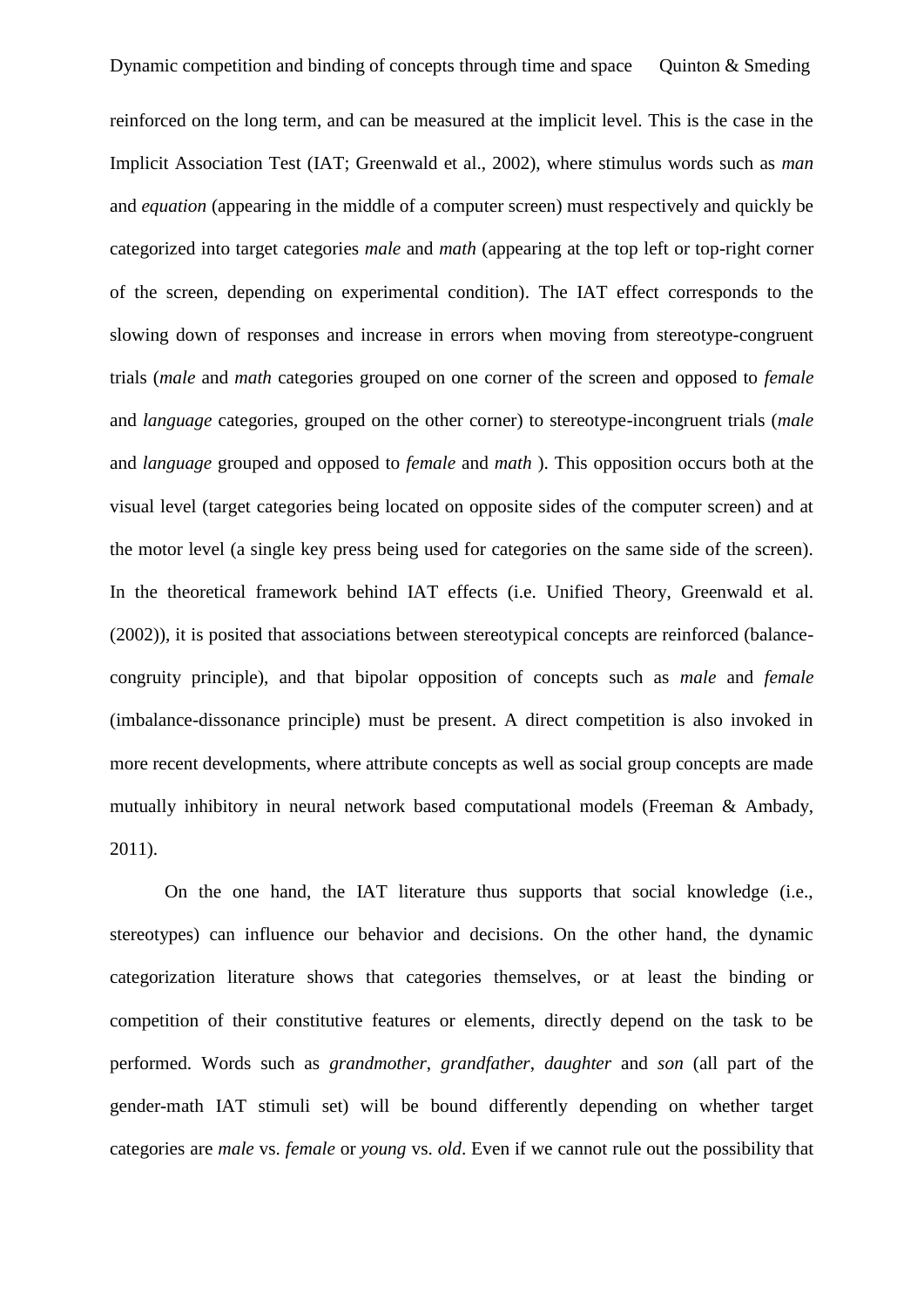competition between concepts (such as *male* and *female*) may be permanent, competition must be modulated by the context to not hinder performance when target categories change. For categorization tasks with non linguistic stimuli, including stereotype related tasks (e.g. Freeman & Ambady, 2011), the competition and binding of features occur in space and time. Indeed, and especially for visual stimuli, objects are often described by a set of more or less complex features, and active capabilities of the human perception system allow to sequentially focus on, or search for, discriminative features (Quinton, Catenacci Volpi, Barca, & Pezzulo,2014). These discriminative features depend on the target categories, so that even the exact same stimuli might be explored, processed and categorized differently depending on context and a prioris (Kietzmann, Geuter, & König 2011). Therefore both the sensorimotor apparatus and the experimental design put constraints on the dynamic decision process.

Taken together, these two literatures acknowledge the wide range and huge amount of information that can be quickly integrated, as well as the complementary processes that influence decisions. However, they diverge when it comes to the characteristics of competition. Indeed, the literature on social stereotypes assumes a permanent *male-female* competition at the conceptual level, while dynamic categorization research indicates that this competition may be temporary and may depend on task constraints. This partial incompatibility is not surprising, as Unified Theory was developed to provide theoretical support to the IAT effect, with a disciplinary focus from social psychology. Reciprocally, research on dynamic categorization originated in cognitive psychology and neuroscience, and is only progressively expanding to encompass social factors.

Our aim is to reconcile the two literatures around these notions of binding and competition, by adopting a dynamical system perspective and considering the different levels at which competition might occur (i.e., conceptual *vs.* perceptual). In the present research, we combine an empirical study with a computational study to test the hypothesis that dynamic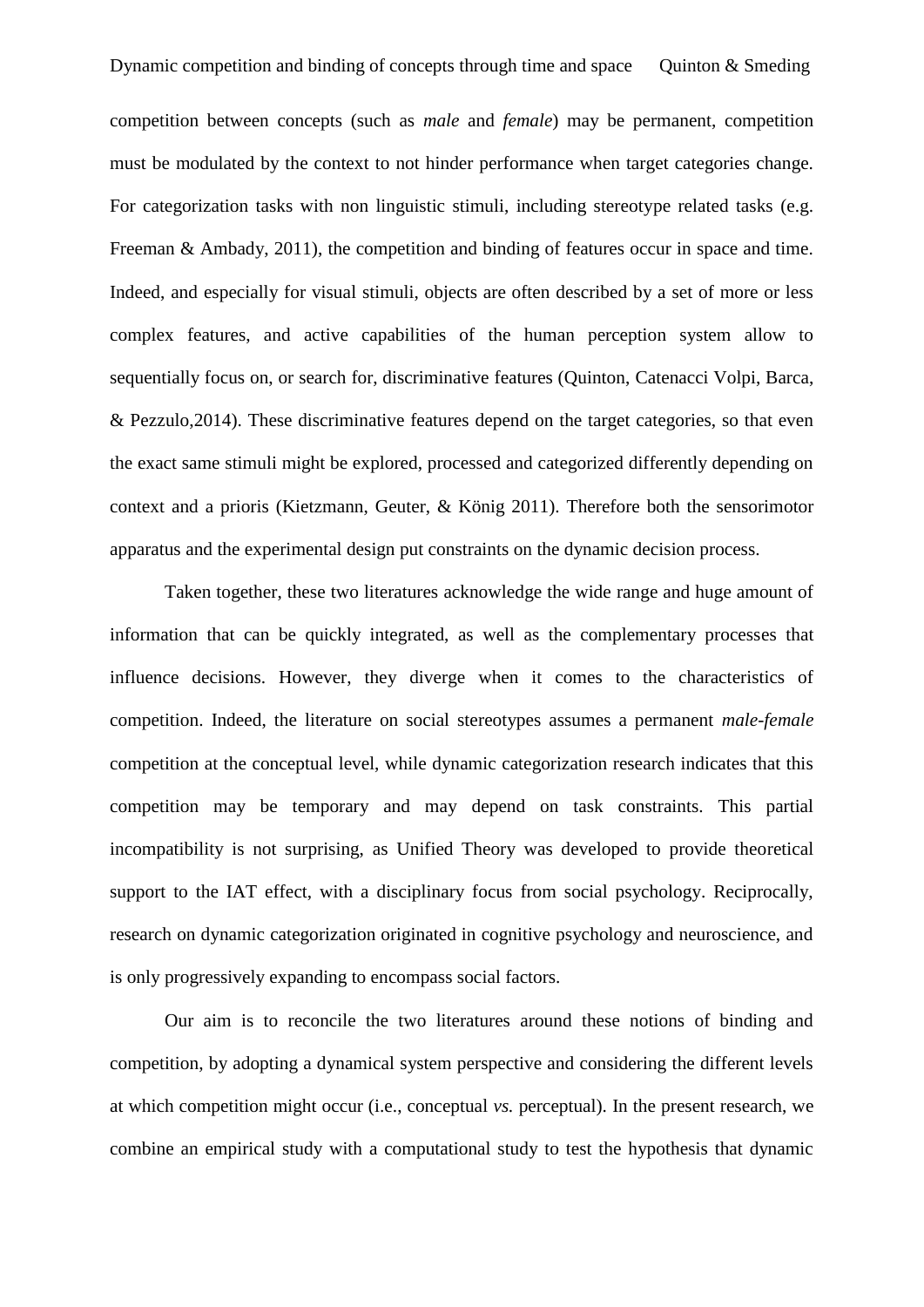competition is required to correctly model human behavior, but that such competition is not required at the conceptual level to explain the emergence of the IAT effect. The next section introduces the empirical procedure of the present research. This procedure relies on a mousetracking adapted IAT (Yu, Wang, Wang, & Bastin, 2012) specifically designed to collect continuous data and to allow the analysis of dynamical characteristics of categorization processes under the influence of stereotypes. A set of connectionist models are then introduced as proofs of concepts. These models are tested against human data, demonstrating that the IAT effect might actually depend on the experimental design and response modalities, involving sensorimotor dimensions and not being limited to abstract concepts. Nevertheless, the same models also suggest that the effect is not an artifact of the procedure, as it also requires and reflects stereotypical associations between concepts.

#### **Empirical Study**

### **Method**

The standard IAT procedure involves a comparison of latencies and error rates between congruent and incongruent trials. It therefore provides little information about the dynamics of the decision, nevertheless required to reach a deep understanding of the processes underlying categorization under the influence of stereotypes, and thus to test the associated theoretical or computational models. On the contrary, mouse-tracking, i.e. the tracking of computer mouse movements, has proven to be effective in revealing the online decision-making dynamics underlying (social) categorization (Freeman & Ambady, 2011). Except for a research targeting valenced associations (Yu et al., 2012), the IAT literature has remained silent with respect to these theoretical and methodological advances.

To investigate the dynamics of categorization and obtain human data to confront computational models to, we used a mouse-tracking adapted IAT procedure investigating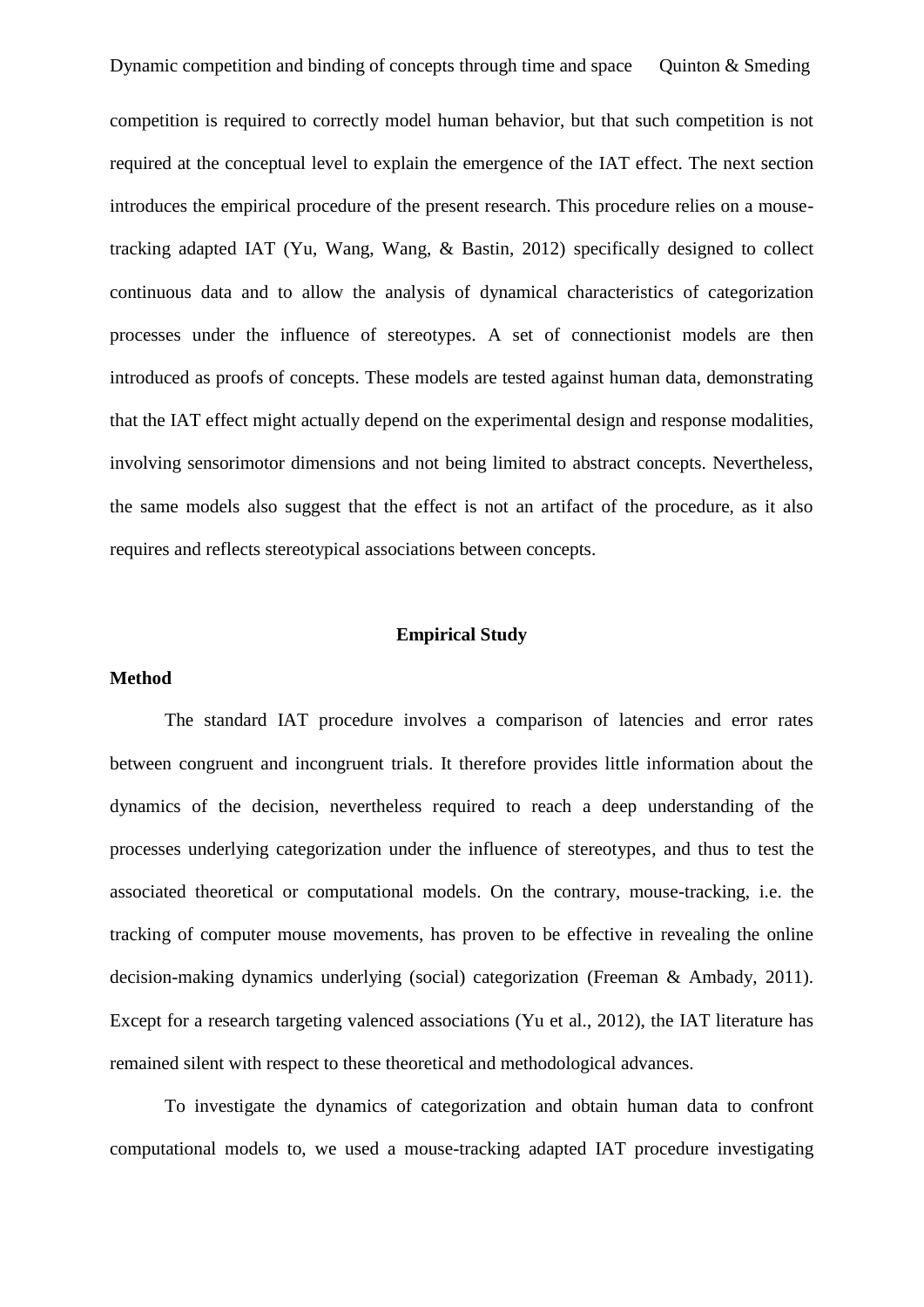Dynamic competition and binding of concepts through time and space Quinton  $&$  Smeding gender-math associations (see Fig.1 for the setup, (Nosek et al. 2002) for details on the original procedure). Twenty-two female humanities undergraduates took part in the study and were chosen because of the typical IAT effect observed in this sample (Smeding 2012). Data were part of a larger study.

#### **Results**

Trials where the final categorization was erroneous (6.7%) were removed. Coordinates  $(x,y)$  of mouse trajectories were remapped rightward in [-5, 5] $\times$ [-0.5, 9.5] starting from (0,-0.5) Analyses on global statistics over trajectories were performed using mixed-effects models, with standard temporal and geometrical mouse-tracking statistics (reflecting attraction toward the non-selected response) regressed on trial congruency: RT (Response Time), AUC (Area Under the Curve) and MD (Maximum Deviation). The effect was significant for RT,  $B = 65.5$ ,  $t(2440) = 3.21$ ,  $p = .001$ . As expected, RT for female humanities students was higher for incongruent trials ( $M = 901$  ms,  $SD = 452$ ) than for congruent trials ( $M$  $= 832$ ms, *SD* = 347). Consistent yet not significant results were obtained for MD, *B* = 0.18, *p*  $= .05$ , and AUC,  $B = 0.07$ ,  $p = .07$ , reflecting a larger deviation for incongruent trials(see Fig.2).

Turning to the dynamical characteristics of trajectories, we computed the average speed profile on the X axis, on which categories are opposed (Fig.3). ANOVA was performed between congruent and incongruent trials for all participants. Speed profiles showed a significant difference in mean speed amplitude,  $B = -0.21$ ,  $t(42) = -2.22$ ,  $p = 0.03$ , with slower movements for incongruent trials ( $M = 1.44$ ,  $SD = 0.35$ ) than congruent trials ( $M = 1.65$ ,  $SD = 1.65$ 0.26). Similar results were obtained for the center of mass of the distribution, reflecting a shift in time  $B = 130.1$ ,  $t(42) = 3.27$ ,  $p = .002$ , with slower onset for incongruent trials ( $M = 815$ ms,  $SD = 174.3$ ) than congruent trials ( $M = 685$ ms,  $SD = 66.9$ ).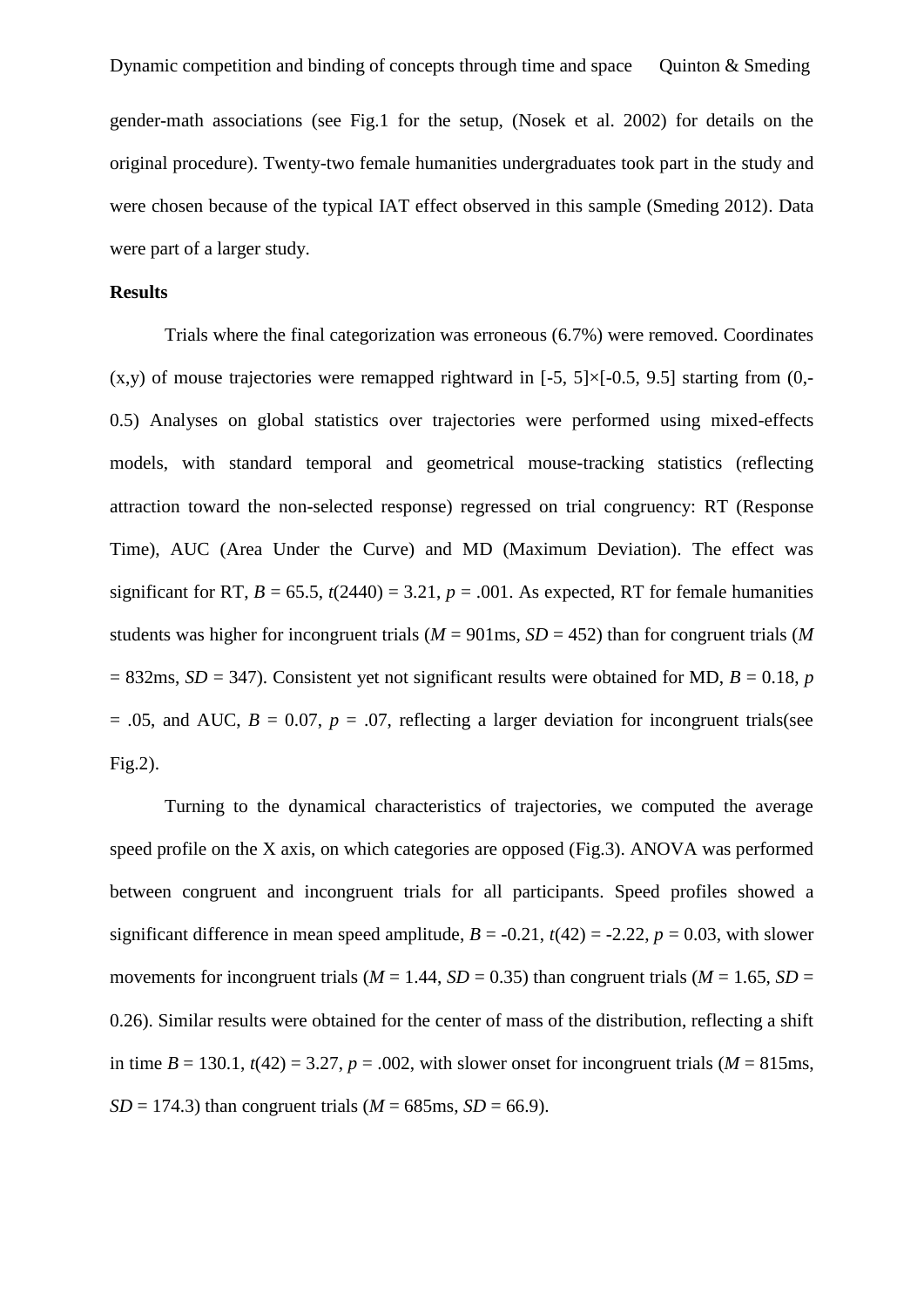## **Computational Study**

# **Method**

Human data from our mouse-tracking IAT demonstrate that hypotheses about the interpretation of stimuli influence the behavior in real-time and compete from an early stage of the decision-making process (Spivey, 2007). To develop the connexionist models introduced in this section, we have introduced representations of these hypotheses and made them interact. The behavior and final decision are thus emergents of the interactions between the task environment (e.g. stimuli) with a network of concept nodes  $c_i \in \{ \text{math, language}, \}$ *male, female...*} (see Fig.4). Pairs of nodes  $(c_i, c_j)$  may interact through a link of strength  $w_{ij}$ , which can be related to a wide variety of representations, including (a) social knowledge (e.g. *math-male* stereotype), (b) linguistic knowledge and task constraints (e.g. *father-male* association) and (c) knowledge about experimental design constraints (e.g. *male-left* mapping on the screen). To each node  $c_i$  is associated a dynamic activity  $a_i$ , governed by Eq.1. This is a continuous time version of existing stereotype models based on recurrent neural network (Freeman & Ambady, 2011), including a relaxation term  $(-a_i)$ , the nonlinear influence of connected nodes  $(w_{ij} \sigma(a_j))$  and noise  $(\varepsilon_i)$ .

$$
\tau \frac{\partial a_i}{\partial t} = -a_i + \sum_j w_{ij} \sigma(a_j) + \varepsilon_i \qquad (1)
$$

To make the comparison of models relevant to the stereotype literature, we only initially consider excitatory links between nodes (see Greenwald et al., 2002). As we are interested in generative models able to reproduce mouse trajectories toward responses, we however need to introduce additional nodes for *left* and *right* associated to sensorimotor behavior (linked to either target location or movement orientation). The choice of approximating continuous dimensions by two opposing nodes was made for simplification, but results could be extended by using dynamic neural field models (Quinton, 2010). The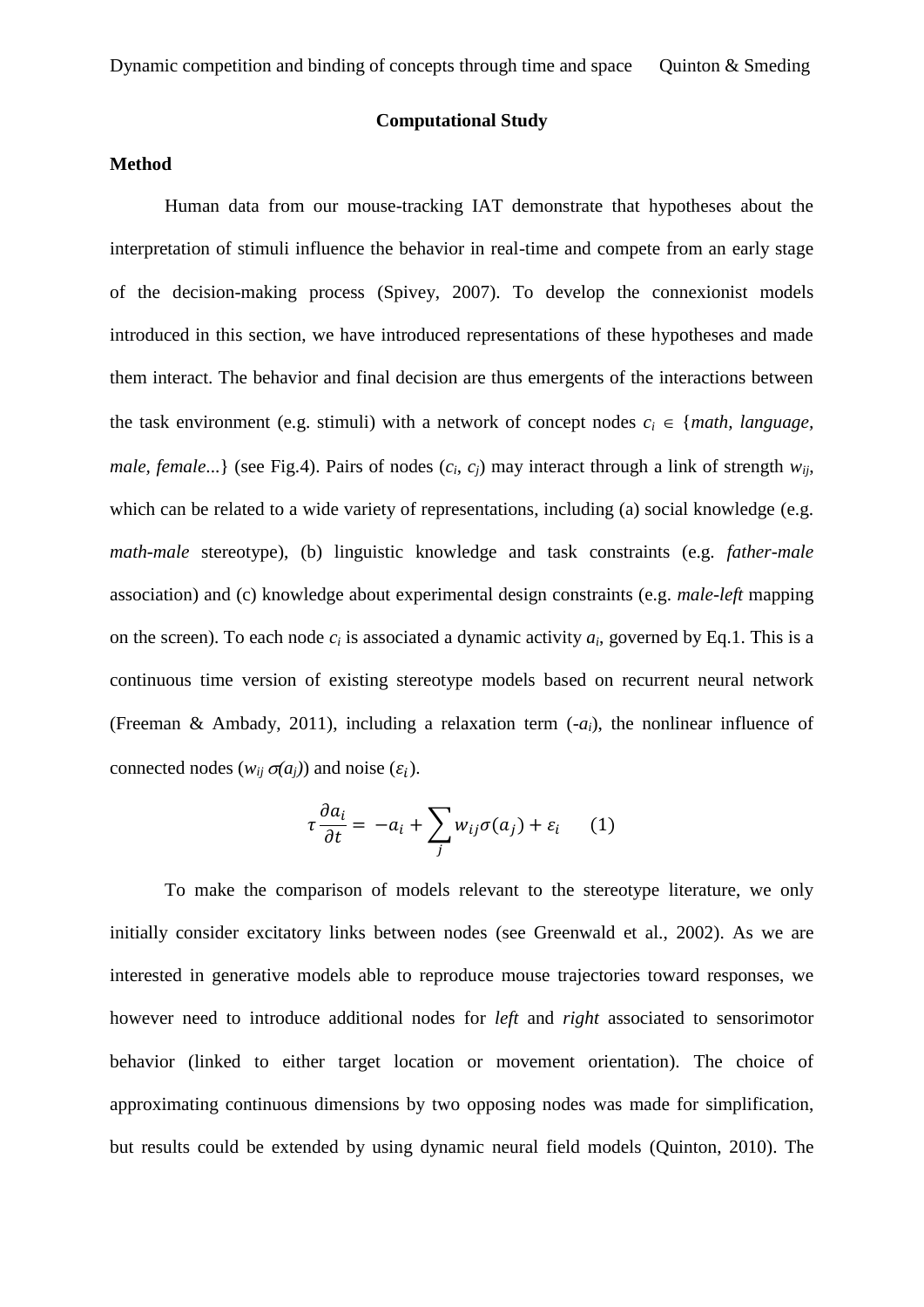Dynamic competition and binding of concepts through time and space Quinton  $&$  Smeding current model can indeed be considered as the limit case of the classical neural field equation, that is extensively used to account for decision dynamics on continuous feature spaces.

At any time during the simulations, the mouse position is updated based on a speed vector, computed as a weighted sum of vectors pointing to the targets from the current position, scaled to roughly reproduce the human hand dynamics, and with weights set to the activity of the respective *left* or *right* nodes (Quinton et al., 2014). Taking the maximum likelihood over any activity distribution (e.g. *left-right*) instead leads to initial jerky movements not found in human data. Adding an activity threshold from which movement is initiated in part solves this problem, but the simulated data then cannot account for the progressive bifurcation (with initial straight-up movement) and hesitations (i.e. changes in direction) observed in human trajectories, showing that a continuous integration and competition of hypotheses seems required, either at the neuronal or body apparatus level.

To further test this hypothesis, we introduce 3 different models in addition to the one previously described, that lacked inhibition (model A). These models simply differ by the level at which competition takes place, introducing an inhibitory link between nodes either at the conceptual level (model B), sensorimotor level (C), or both (D).

# **Results**

In order to ensure a fair comparison, a metaheuristic was applied to select the best parameters for each individual model (see (Quinton, 2010) for methodological details). Optimization criteria were selected to reflect the capability to generate: (i) correct responses, (ii) convergence to a clear decision when the time constraint is relaxed, (iii) smooth trajectories with progressive bifurcation, (iv)significant differences between the congruent and incongruent blocks on RT, AUC and MD.

Taken separately, criteria were correctly satisfied by all models, yet optimization led to different parameter values. Satisfying criteria (iv) alone for instance means that all models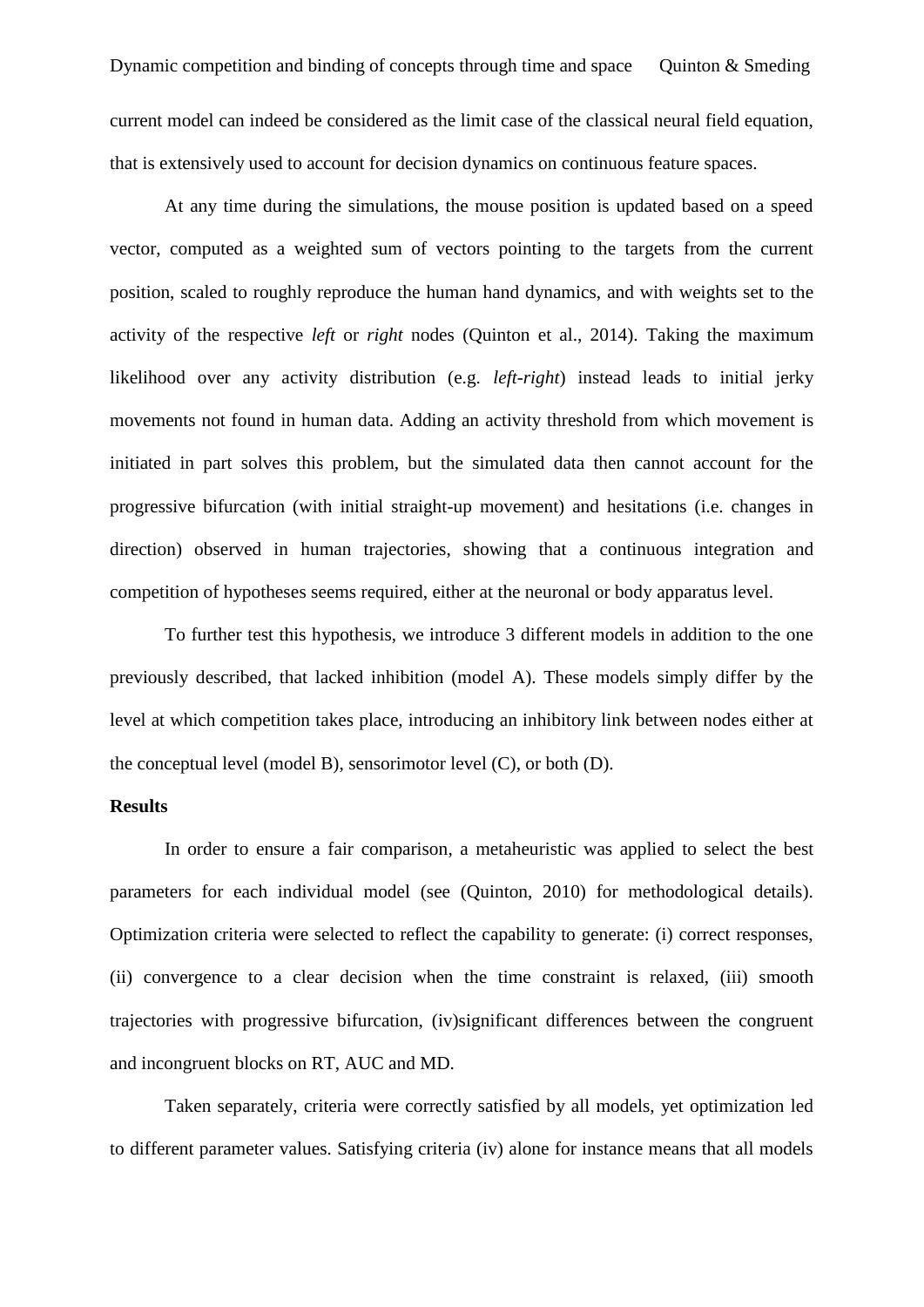are able to account for the IAT effect. However, taking all criteria together leads to different results, with model A generating wrong decisions or chaotic trajectories, and model B not satisfying criteria (ii). The time constraint is a requirement of the mouse-tracking paradigm, because if relaxed, the participant may decide before engaging in action. With this in mind, authors of previous computational studies argue that conceptual nodes could settle into an attractor with a mixed activity, allowing non stereotypical attributes to remain marginally active, while still being able to reach a decision (see Freeman & Ambady, 2011 for a type B model, Greenwald et al., 2002 for type A). Although we defend the same position, any model willing to account for human decision-making should also be able to generate straight trajectories if movement starts once the dynamical system has converged to its fixed attractor. This is only the case for model C and D, where a distributed activity is maintained at the conceptual level (e.g.  $a_{male} = 0.8$ ,  $a_{female} = 0.2$ ), but where competition at the sensorimotor level guarantees a clear decision after an infinite amount of time (e.g.  $a_{left} = 0$ ,  $a_{right} = 1$ ).

#### **Discussion**

The present research relied on a mouse-tracking adapted IAT to investigate the dynamical processes underlying implicit gender-math associations. In addition to replicating the IAT effect, our results demonstrate that, beyond reaction times, the influence of congruency influences the whole behavior, as reflected by early mouse movements. Mouse trajectories were correctly simulated by a set of generative dynamical connectionist models, using a few conceptual and sensorimotor nodes, with block dependent binding.

However, only models including competition at the sensorimotor level were able to satisfy all criteria characterizing human decision-making. Although we cannot rule out that the modeling choices are responsible for the lack of solution satisfying all criteria when competition is absent or limited to the conceptual level, the computational models were designed to be as similar as possible to references from the literature. In virtue of Occam's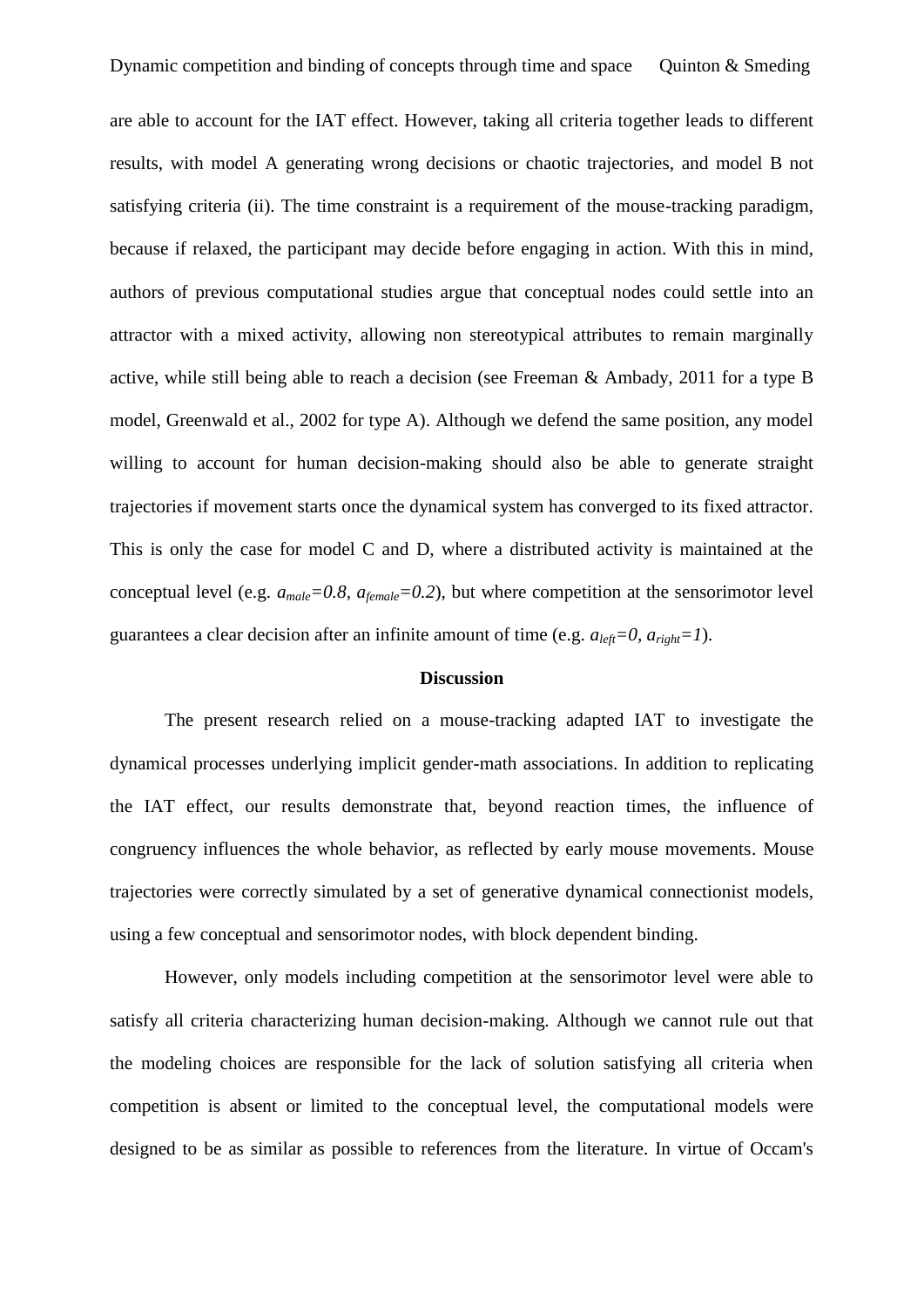Dynamic competition and binding of concepts through time and space Quinton  $&$  Smeding razor, also known as the law of parsimony, competition at the sensorimotor level alone should be preferred, as it is sufficient to explain the decision dynamics. Additionally, not requiring fixed inhibitory links between abstract concepts (such as *male* and *female*) reconciles the IAT literature with the flexible binding capabilities demonstrated by humans in dynamic decisionmaking.

### **Acknowledgments**

This research was supported by the French National Center for Scientific Research (CNRS) through the PEPS « Humanités – Mathématiques – Sciences de l'information » scheme and Université Savoie Mont Blanc through the International Relations Grant (RI)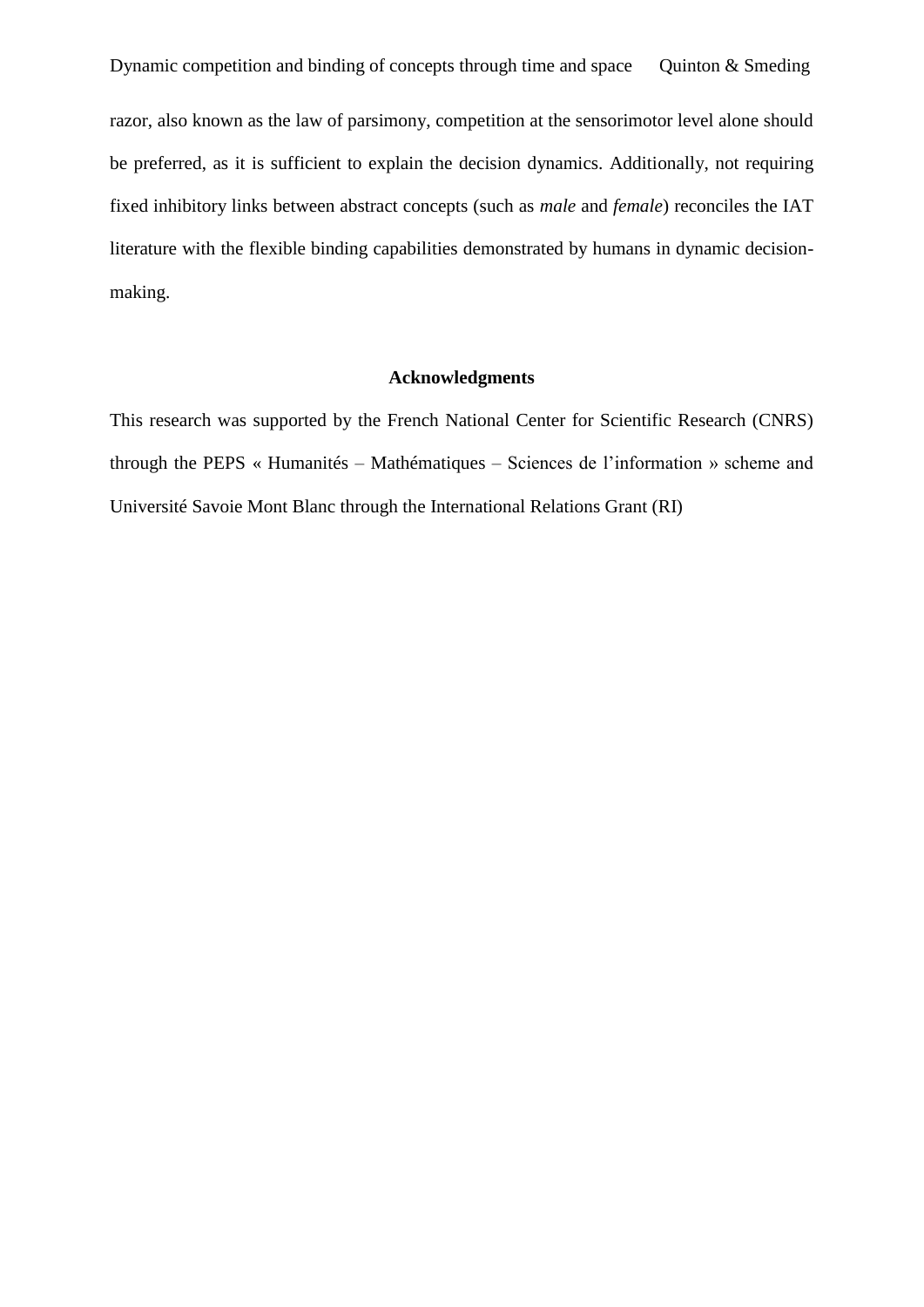#### **References**

- Freeman, J. B., & Ambady, N. (2011). A dynamic interactive theory of person construal. *Psychological Review*, 118, 247-279. doi: 10.1037/a0022327
- Greenwald, A. G., Banaji, M. R., Rudman, L. A., Farnham, S. D., Nosek, B. A., & Mellott, D. S. (2002). A unified theory of implicit attitudes, stereotypes, self-esteem, and self-concept. *Psychological Review, 109*, 3–25. doi: 10.1037/0033-295X.109.1.3
- Kietzmann, T. C., Geuter, S., & König, P. (2011). Overt visual attention as a causal factor of perceptual awareness. *PloS one*, 6, e22614.
- Nosek, B. A., Banaji, M. R., & Greenwald, A. G. (2002). Math = Male, Me = Female, therefore Math≠Me. *Journal of Personality and Social Psychology, 83*, 44–59. doi: 10.1037/0022- 3514.83.1.44
- Quinton, J-C. (2010, July). Exploring and optimizing dynamic neural fields parameters using genetic algorithms. In 2010 International Joint Conference on Neural Networks (IJCNN), 1-7. IEEE. 10.1109/IJCNN.2010.5596706
- Quinton, J-C., Catenacci Volpi, N., Barca, L., & Pezzulo, G. (2014). The cat is on the mat. Or is it a dog? Dynamic competition in perceptual decision making. *IEEE Transactions on Systems, Man and Cybernetics: Systems, 44*, 539–551. doi: 10.1109/TSMC.2013.2279664
- Smeding, A. (2012). Women in Science, Technology, Engineering, and Mathematics (STEM): An Investigation of Their Implicit Gender Stereotypes and Stereotypes' Connectedness to Math Performance. *Sex Roles, 67, 617-629*. doi: 10.1007/s11199-012-0209-4

Spivey, M.J. (2007). *The Continuity of Mind*. New York: Oxford University Press.

[Yu, Z.](javascript:__doLinkPostBack(), Wang, F., Wang, D., & Bastin, M. (2012). Beyond reaction times: Incorporating mousetracking measures into the implicit association test to examine its underlying process. *Social Cognition, 30*, 289–306. doi: [10.1521/soco.2012.30.3.289](https://dx-doi-org.nomade.univ-tlse2.fr/10.1521/soco.2012.30.3.289)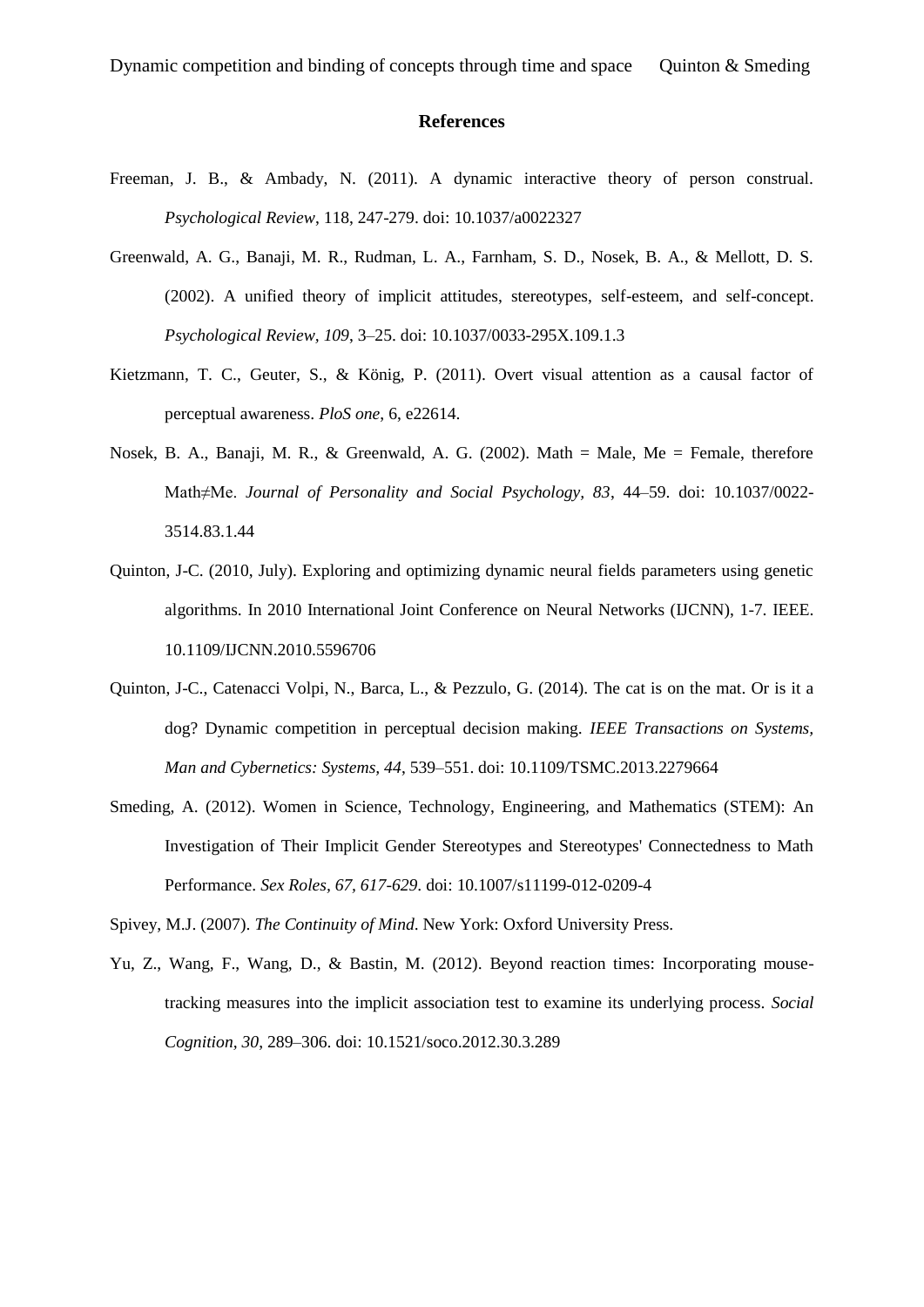

*Figure 1.* Setup used in both experimental and computational studies. Participants were instructed to click the START button and to categorize as fast as possible each stimulus word (appearing at the center of screen). For this purpose, participants had to move the computer mouse over the chosen category (top-left or top-right corners of the screen).



*Figure 2.* Averaged trajectories for congruent and incongruent trials for all participants, superimposed on a schematic representation of the setup.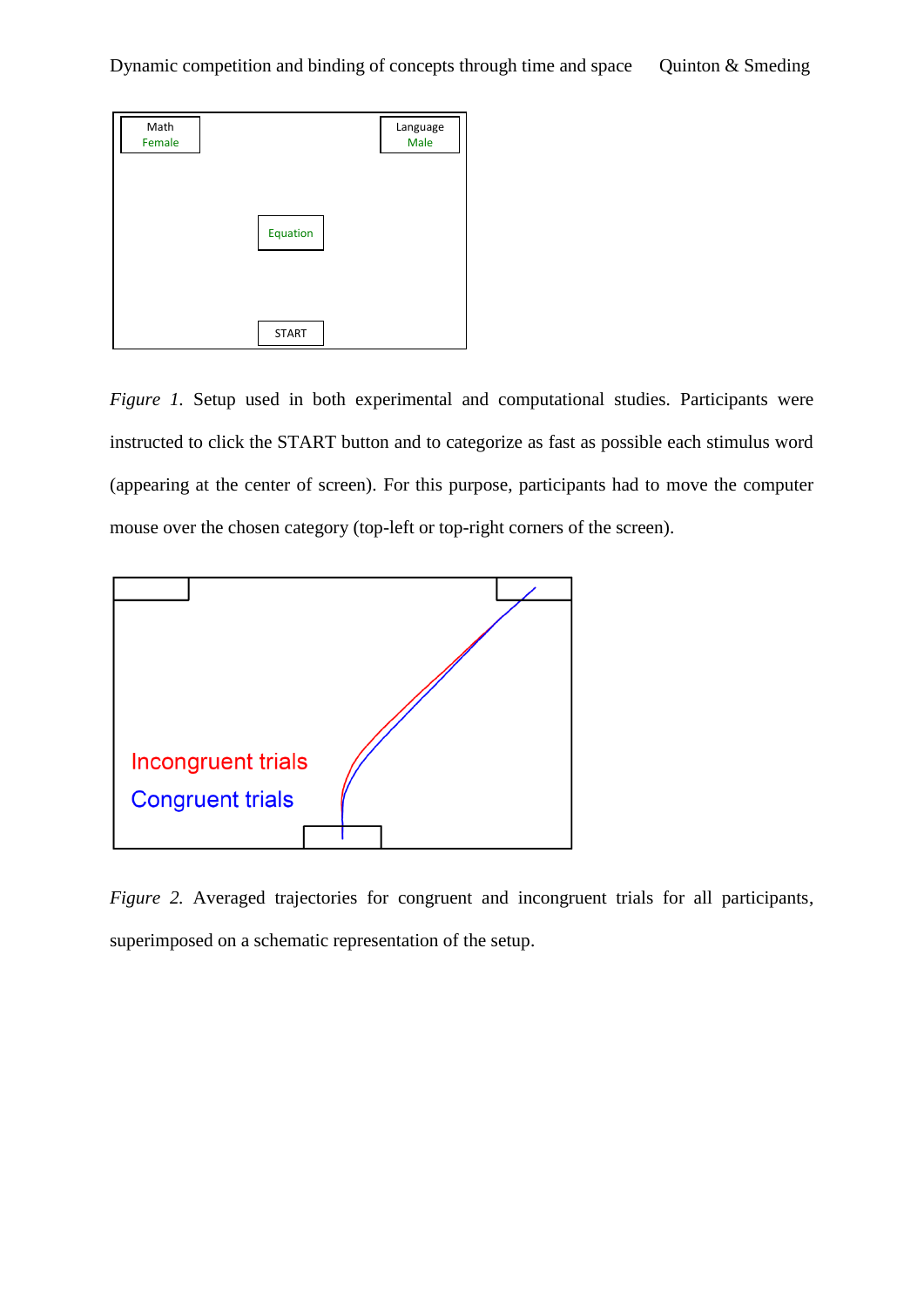

*Figure 3.* Speed profiles of mouse trajectories for congruent and incongruent blocks, computed along the X axis and averaged over all participants and block trials. These profiles show significant differences in amplitude and onset. Applying a mixed effects ANOVA model on each timestep also reveals that the bifurcation in speed profiles becomes significant from an early stage of the movement, at  $450$ ms,  $B = -0.54$ ,  $t(2435) = -2.04$ ,  $p = 0.04$ .